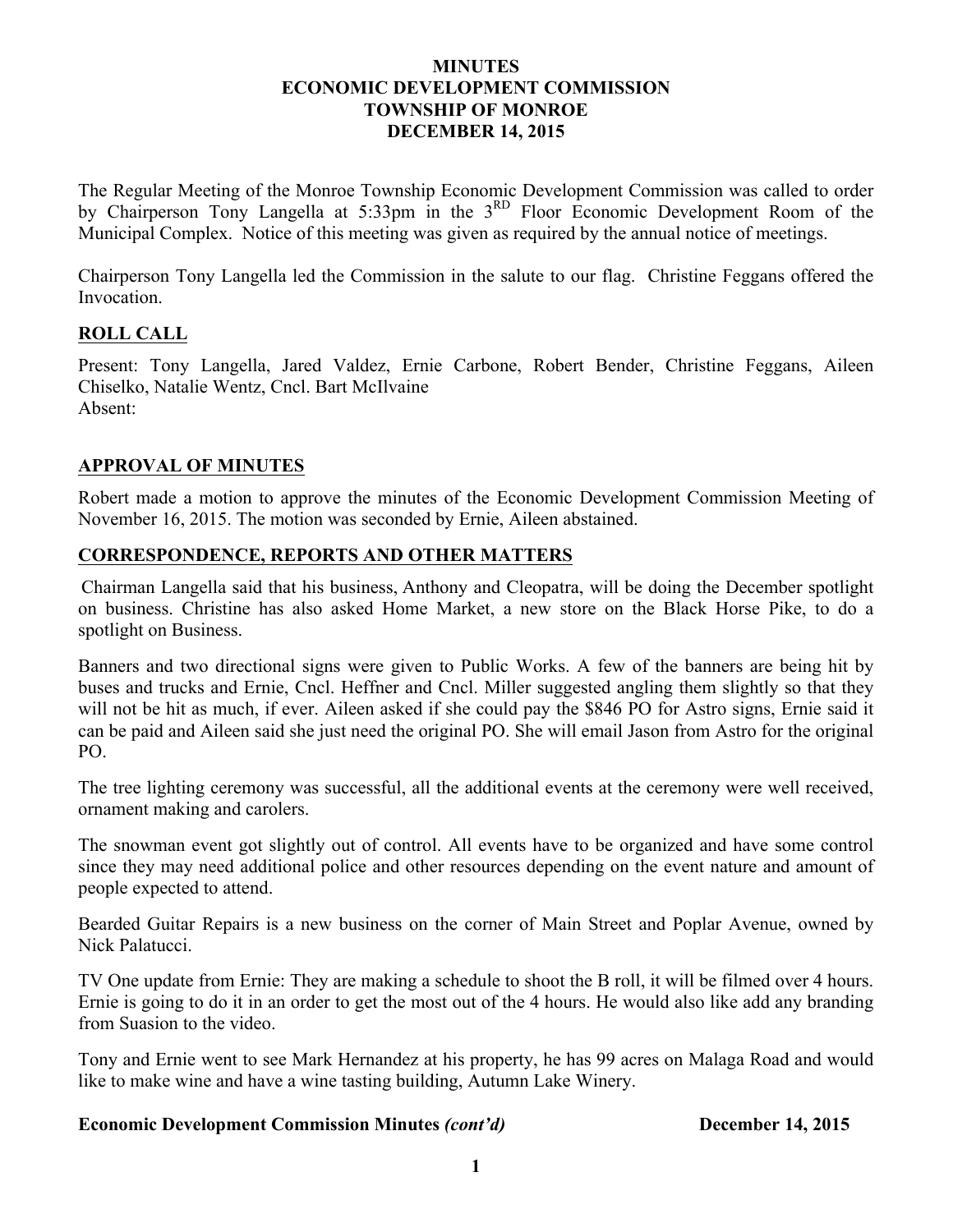# **CORRESPONDENCE, REPORTS AND OTHER MATTERS** *(cont'd)*

Tony asked Cncl. Heffner what other businesses and developments were coming in to Monroe Township, we have the urgent care, micro brewery and restaurant coming. Cncl. Heffner said one by Norton's funeral home, Barclay Glen is adding more units, a gas station by Barclay Glen was approved.

Municipal Buy Local initiative, if the Township is going to spend tax money on something, a local business should be considered. Cncl. Miller asked if this is in conjunction with the tax card, and Tony said yes. Cncl. Miller said that the Main Street committee was also going to be doing something similar with possibly a farmer's market.

There was a malfunction with the recording.

Regarding the remaining funds and various 2015 EDC initiatives, Rob mentioned that he received a call from Harry Stone of CBAC indicating that he wasn't sure if Kevin Hydel was clear on the specifics and funding of the loan program being offered by CBAC. It should be verified to avoid any confusion. Suasion is being paid \$10,000, which left a budget balance of \$3,900. The loan program needs \$5,000. Ernie was under the impression that Kevin Hydel was going to find funds so that the commission would be able to do both the Suasion project and the loan program.

Rob explained some of the basic parameters of the loan program. The new Main Street Program will allow for eligible commercial property owners on Main Street and within town to apply for an interest free loan up to \$10,000 to improve their properties. There are minimum qualifications in order to qualify for a loan; property must be owner occupied, owner will be required to invest a minimum of \$1,000, and it is not available to certain industries such as bars and liquor stores. The township would invest \$5,000 to cover the interest and it would make approximately \$70,000(in total) available for businesses to borrow for improvements.

Cncl. McIlvaine said that he is learning new things everyday and knows things will get done in the next three years, his biggest source of frustration is how long it takes for things to come to fruition.

Cncl. Heffner is seeing more volunteers that there are seats to put them in, which is impressive.

Cncl. Miller stated that even though all the council members might not all be on the same page all the time, they are all going towards the same the goal.

The re-organization meeting is scheduled for January 11, 2016 at 7pm.

Rob thinks the board made progress and the marketing side is taking the right steps to getting businesses to the township. Christine's feels the mayor and council are incredible this is the first year she saw so much information going out to the people and she has so much info to give the businesses now when she talks to them. She feels the town is a force and the new events are really fun.

Ernie is taking the lead from administration and feels you can't be afraid to try, you need the will to try. Natalie thinks that there is openness now with council and there is more willingness to help and hear ideas.

Aileen feels this is the most successful year since she's been on board. She sent everything to the map company and it should start in January.

Jared stated that since most of the budget has been encumbered for 2016, he thinks its going to be a big year and he's excited about it.

Tony would love to be chairman for 2016 if the commission would consider him. He is grateful for the members, everyone is willing to help and the council has been the driving force. The town has really great leaders in all aspects and he wants to give everyone a big thank you.

## **Economic Development Commission Minutes** *(cont'd)* **December 14, 2015**